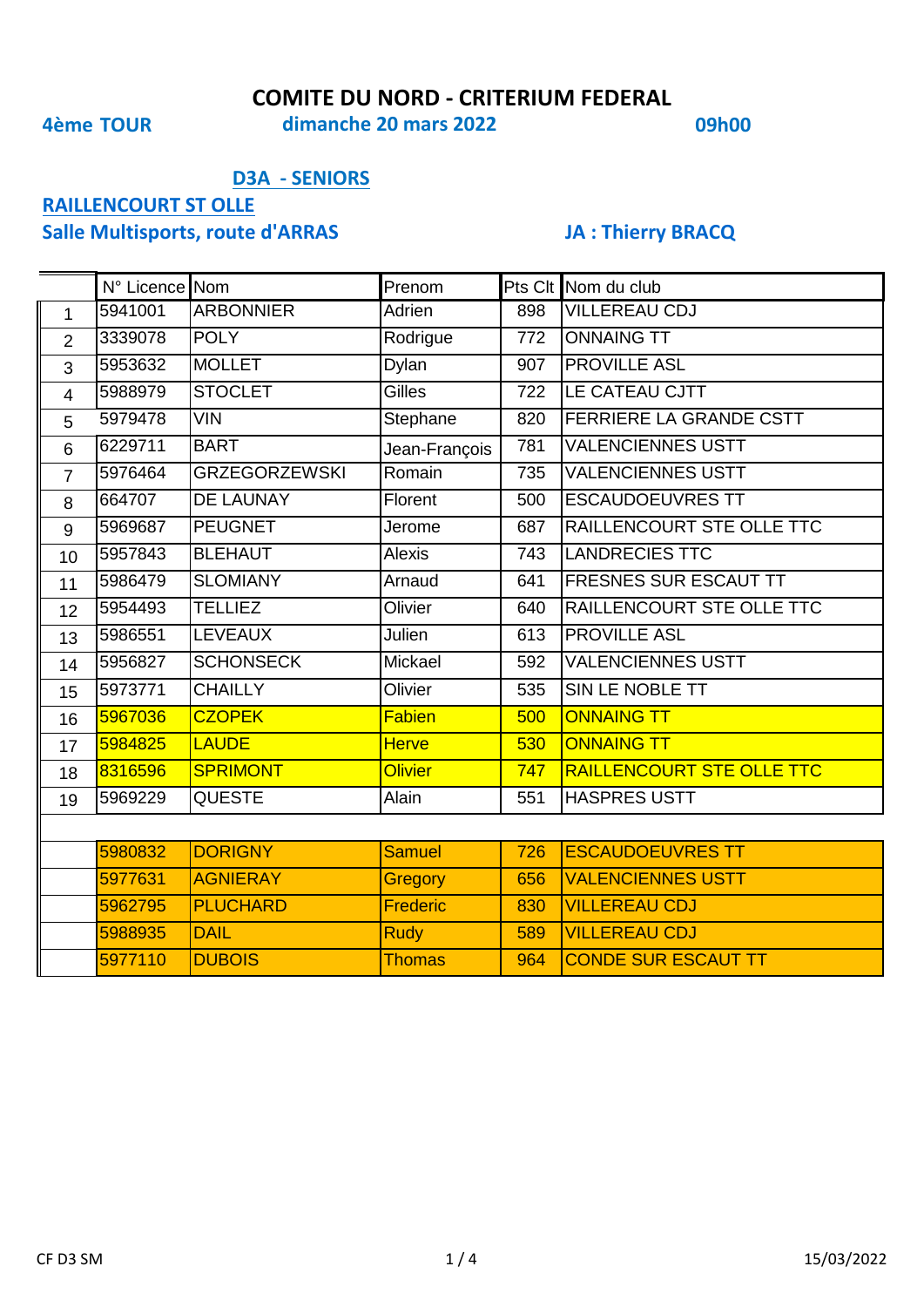**4ème TOUR 09h00 dimanche 20 mars 2022**

### **D3B - SENIORS**

# **LYS LEZ LANNOY**

# **Salle Valérie BORZA, Rue Gambetta JA : Jacques DESCHAMPS**

|                | N° Licence Nom |                    | Prenom          |      | Pts Clt Nom du club              |
|----------------|----------------|--------------------|-----------------|------|----------------------------------|
| $\mathbf{1}$   | 5944428        | <b>DALEUX</b>      | Mickael         | 984  | <b>HEM PPC</b>                   |
| $\overline{2}$ | 5957327        | <b>BOUCHE</b>      | <b>Benoit</b>   | 1029 | <b>COMINES PPC</b>               |
| 3              | 5951438        | <b>DUBRUNFAUT</b>  | Maurice         | 926  | <b>TOURCOING TTBS</b>            |
| $\overline{4}$ | 5972099        | <b>HENON</b>       | Fabien          | 893  | <b>RONCQ ULJAP</b>               |
| 5              | 5983959        | <b>SAINGIER</b>    | <b>Bertrand</b> | 877  | LILLE METROPOLE TENNIS DE TABLE  |
| 6              | 5952006        | <b>FURNARI</b>     | Simon           | 856  | <b>LEERS OMNISPORT STT</b>       |
| $\overline{7}$ | 5934398        | <b>MASTAING</b>    | David           | 932  | <b>ROUBAIX AP</b>                |
| 8              | 5974654        | <b>DUBOIS</b>      | Gregory         | 848  | NEUVILLE EN FERRAIN PP           |
| 9              | 5986408        | <b>HAZEBROUCQ</b>  | <b>Benoit</b>   | 632  | <b>TOURCOING TTBS</b>            |
| 10             | 5947815        | <b>OPZYNSKI</b>    | Yacine          | 801  | <b>TOURCOING JG</b>              |
| 11             | 5979402        | <b>DEWATINE</b>    | Valentin        | 791  | <b>TOURCOING TTBS</b>            |
| 12             | 5967163        | <b>SCARLATA</b>    | Flavio          | 784  | <b>TOURCOING JG</b>              |
| 13             | 5958023        | <b>FROUMENTIN</b>  | Clement         | 779  | <b>CROIX ASVH</b>                |
| 14             | 5931875        | <b>BONNEMAISON</b> | Kevin           | 644  | <b>LEERS OMNISPORT STT</b>       |
| 15             | 4215925        | <b>DECLINE</b>     | <b>Martin</b>   | 707  | <b>TOURCOING TTBS</b>            |
| 16             | 5969858        | DE BRUYNE          | Antoine         | 663  | <b>BOUSBECQUE TT/WERVICQ SUD</b> |
| 17             | 5940356        | DE BRUYNE          | <b>Martial</b>  | 619  | <b>BOUSBECQUE TT/WERVICQ SUD</b> |
| 18             | 7863170        | <b>VINCENDET</b>   | Martin          | 725  | <b>LA MADELEINE US</b>           |
| 19             | 5982256        | <b>MARCOURT</b>    | Anthony         | 609  | <b>LA MADELEINE US</b>           |
| 20             | 5984756        | <b>DUPIRE</b>      | Maxime          | 500  | <b>LAMBERSART CTT</b>            |
| 21             | 5949382        | <b>FLEURY</b>      | Damien          | 698  | LA MADELEINE US                  |
| 22             | 5955659        | <b>LABENS</b>      | Eric            | 682  | <b>ROUBAIX AP</b>                |
|                |                |                    |                 |      |                                  |

| <b>5982580 AYADI</b> |                   | <b>IFarid</b> | 797   TOURCOING TTBS |
|----------------------|-------------------|---------------|----------------------|
| 5982021              | <b>IDELGRANGE</b> | <b>Benoit</b> | 710 ROUBAIX AP       |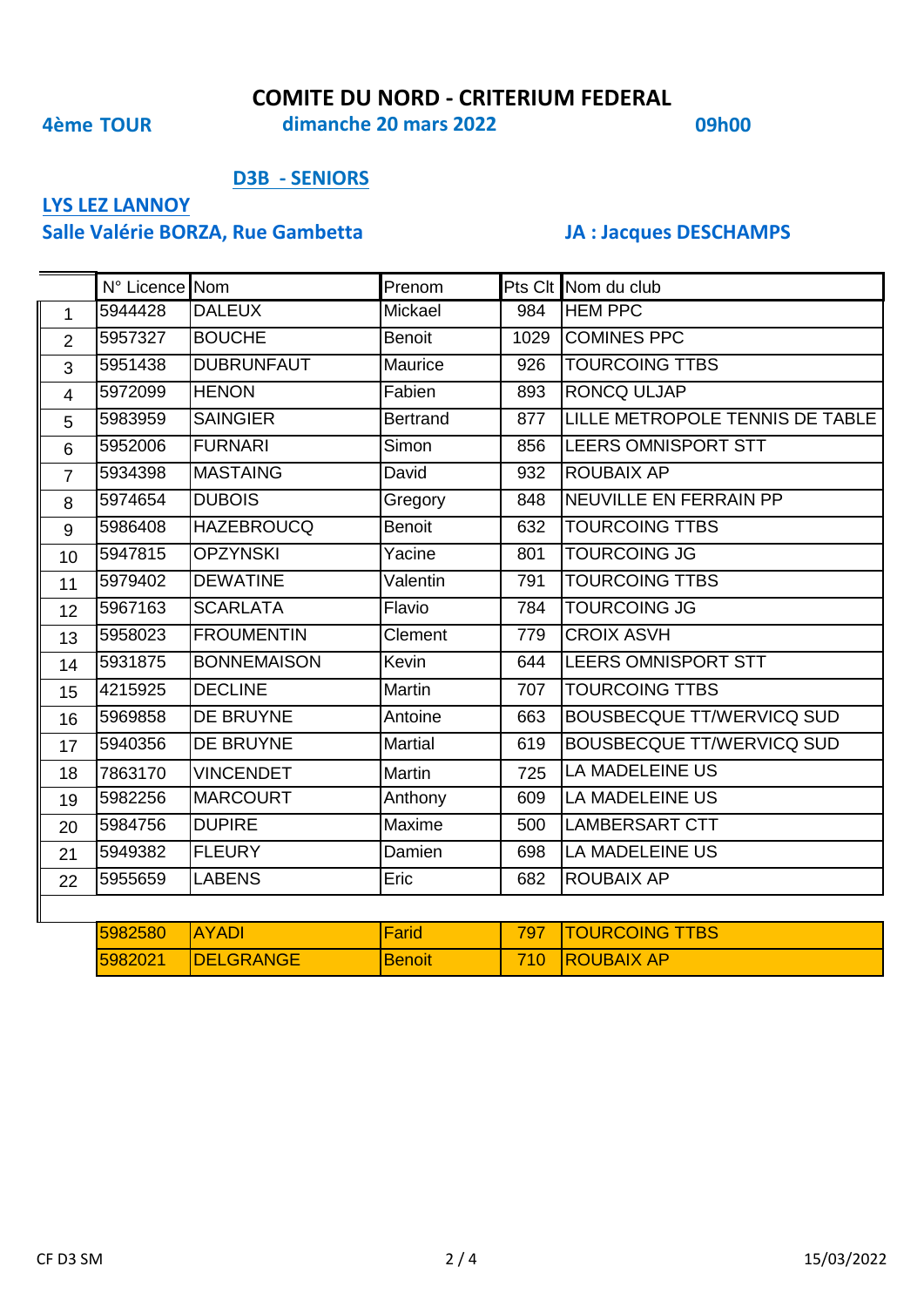**4ème TOUR 09h00 jeudi 20 janvier 2022**

## **D3C - SENIORS**

# **HAUBOURDIN**

# **Salle Bucarest, Avenue de l'Europe JA : Dominique COISNE**

|                | N° Licence Nom |                   | Prenom         |      | Pts Clt Nom du club          |
|----------------|----------------|-------------------|----------------|------|------------------------------|
| $\mathbf{1}$   | 6225637        | <b>PEROT</b>      | <b>Mathis</b>  |      | 1082 NIEPPE TENNIS DE TABLE  |
| $\overline{2}$ | 5933868        | <b>LASSUE</b>     | Florent        | 974  | <b>ARMENTIERES FJEP</b>      |
| 3              | 5967397        | <b>BAUDRIN</b>    | Lucas          | 862  | <b>VILLENEUVE D'ASCQ FOS</b> |
| $\overline{4}$ | 5922460        | <b>DOTTE</b>      | Frederic       | 859  | SANTES CTT                   |
| 5              | 5950332        | <b>DUCHEMIN</b>   | Paul           | 894  | <b>BAILLEUL TT</b>           |
| $6\phantom{1}$ | 5957355        | <b>DEVERSENNE</b> | Sulyvan        | 794  | <b>DUNKERQUE TTAB</b>        |
| $\overline{7}$ | 5978798        | <b>BARRE</b>      | Jimmy          | 627  | <b>DUNKERQUE TTAB</b>        |
| 8              | 5961821        | <b>PARRET</b>     | Alexandre      | 1029 | <b>HAUBOURDIN CTT</b>        |
| 9              | 4930369        | <b>CHEVALIER</b>  | Erwan          | 841  | <b>VILLENEUVE D'ASCQ FOS</b> |
| 10             | 5984284        | <b>PRIEM</b>      | Valentin       | 636  | <b>STEENBECQUE FRJEP</b>     |
| 11             | 1417781        | <b>CHRETIEN</b>   | Sébastien      | 728  | <b>LAMBERSART CTT</b>        |
| 12             | 5969343        | <b>LAMBEC</b>     | Theo           | 997  | <b>LOOS SPORT TT</b>         |
| 13             | 5984006        | <b>DEBEUF</b>     | Damien         | 587  | QUESNOY SUR DEULE TT         |
| 14             | 5970549        | <b>LESAGE</b>     | Christopher    | 811  | <b>MONS TT</b>               |
| 15             | 5975649        | VANOUDENDYCKE     | Simon          | 844  | <b>VILLENEUVE D'ASCQ FOS</b> |
| 16             | 5989448        | <b>HUYGHES</b>    | Guillaume      | 512  | STEENBECQUE FRJEP            |
| 17             | 5951440        | <b>FOUCONNIER</b> | Vincent        | 704  | <b>HAUBOURDIN CTT</b>        |
| 18             | 5981438        | <b>DEFOSSEZ</b>   | Maxime         | 628  | <b>BAILLEUL TT</b>           |
| 19             | 5985008        | <b>RATTEZ</b>     | Kevin          | 646  | <b>BAILLEUL TT</b>           |
| 20             | 5988148        | <b>BUISSET</b>    | Rémy           | 500  | LAMBERSART CTT               |
| 21             | 5984056        | <b>BAILLEUL</b>   | <b>Benoit</b>  | 761  | <b>HANTAY FJEP</b>           |
| 22             | 5969620        | <b>RABAEY</b>     | Pascal         | 500  | <b>BRAY DUNES TT</b>         |
| 23             | 5936175        | <b>VERSCHELDE</b> | Morgan         | 728  | <b>BRAY DUNES TT</b>         |
|                |                |                   |                |      |                              |
|                | 5972961        | <b>BEAGUE</b>     | <b>Nicolas</b> | 713  | <b>PERENCHIES US</b>         |